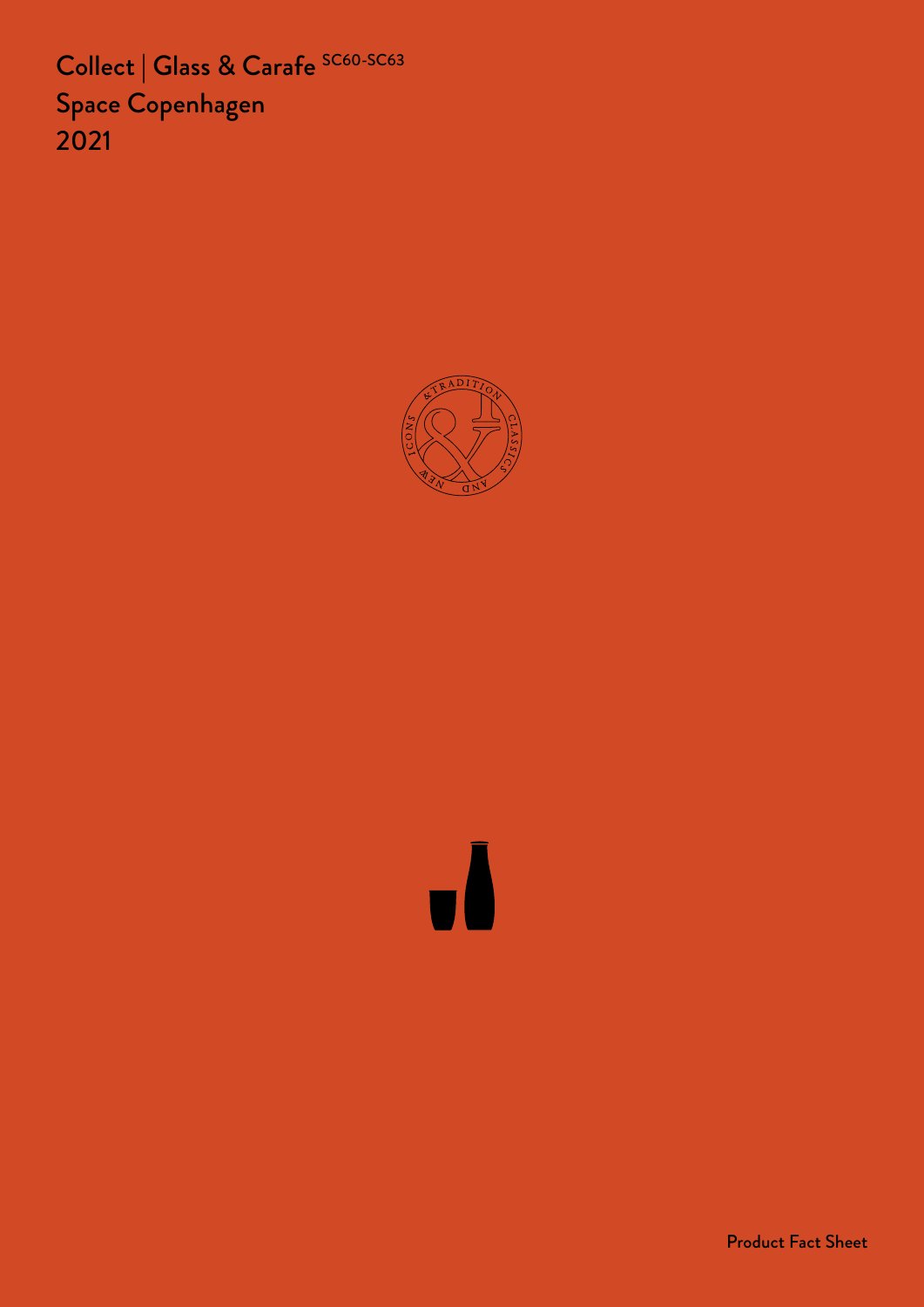

## Collect | Glass SC60 & SC61 Space Copenhagen



**Environment** Indoor

**Material** Glass

## **Production process**

Each piece is made from mouth blown glass and is handcrafted.

SC60 H:10.5 cm / 4.1in

## **Dimensions**

SC60: H:10.5 cm / 4.1in, W:6.4cm / 2.5in, D:6.4cm / 2.5in / 165 ml SC61: H:12cm / 4.7in, W:8.7cm / 3.4in, D:8.7cm / 3.4in / 400 ml

## **Package dimensions**

Giftbox SC60: H:11cm / 4.3in, W:13cm / 5.1in, D:7cm / 2.8in Giftbox SC61: H:13cm / 5.1in, W:17cm / 6.7in D:9cm / 3.5in Master carton SC60: H:14.5cm / 5.7in, W:29cm / 11.4in, D:16.5cm / 6.5in Master carton SC60: H:16.5cm / 6.5in, W:38cm / 15in, D:20.5cm / 8.1in

## **Colli quantity**

4 giftboxes in mastercarton / 2 glasses in giftbox

## **Weight**

SC60 Product: 0.14 kg SC60 Product incl. giftbox: 0.2 kg SC61 Product: 0.2 kg SC61 Product incl. giftbox: 0.3 kg

→ Stock Item

Clear

## **Cleaning instructions**

Normal dishwasher liquid can be used and all items are dishwasher safe. Do not use any cleaners with chemicals or harsh abrasives. Not resistant to hot liquid.

**Related products**







 $\rightarrow$  SC60 Clear  $\rightarrow$  SC61 Clear